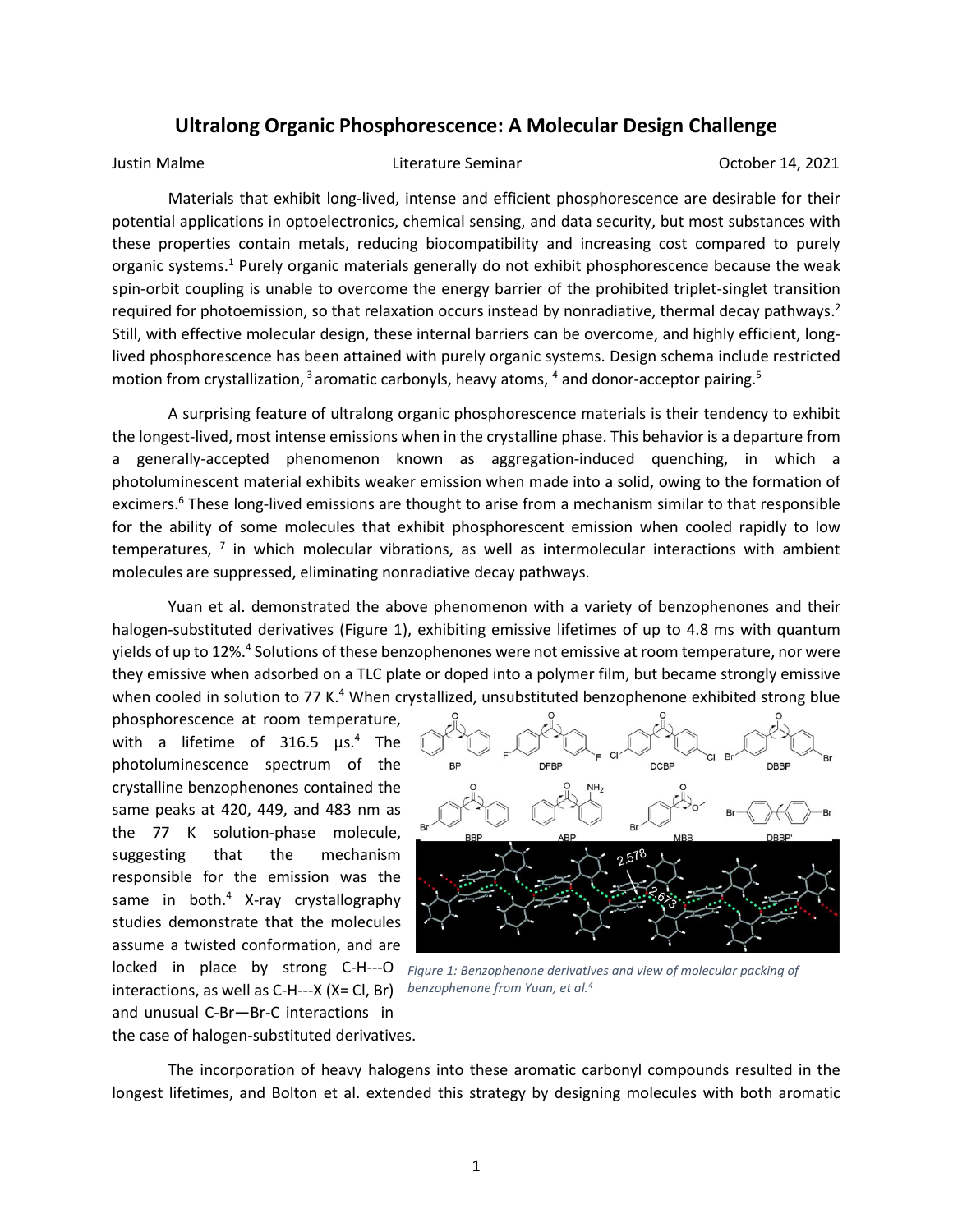aldehydes and nearby aromatic bromines that combine the spin-orbit coupling of an aromaticallypositioned oxygen atom with the heavy atom effect.<sup>3</sup> The resulting molecules pack with strong ordering from halogen bonding, and enhance singlet-triplet mixing near to the oxygen, resulting in increased triplet generation and emission.<sup>3</sup> Impressively, some of Bolton's compounds exhibit a surprisingly 55% quantum yield and a lifetime of 8.3 ms.<sup>3</sup>

The heavy atom effect and spin-orbit coupling alone, however, are not enough to cause a substance to become phosphorescent. Gong, et al. studied bromine substitution in certain carbazolederivatized benzophenones; their idea was that these electron donor-acceptor molecules combined the desirable high triplet energy of carbazole with the crystal-induced phosphorescence of benzophenone.<sup>1</sup> Surprisingly, they found that bromine substitution caused a nearly thousand-fold decrease in phosphorescent lifetime. Specifically, the unsubstituted molecule exhibits a phosphorescence lifetime of 517.87 ms with a 1.4% quantum yield, whereas the di-brominated molecule exhibits a lifetime of 0.16 ms and a 7.5% quantum yield.<sup>1</sup> Their explanation of this difference was that the unsubstituted molecule packs more tightly and forms larger crystals than the bromine-substituted molecules. This result implies that spin-orbit coupling plays a large role in quantum efficiency, but that crystal packing and the suppression of molecular motion is the dominant factor in determining the lifetime of a phosphorescent organic



*Figure 2: Packing (top) and wavelength-dependent emission (bottom) of triazine derivatives from Gu, et al.10*

molecule. Pan, et al. observed similar results in a supramolecular assembly, in which the quantum efficiency of their  $\pi$ - $\pi$ stack-based packing system was enhanced from >1% to 17% by the introduction of heavy atoms, but the emission lifetime plummeted from 420 ms to 9.0 ms.<sup>8</sup>

Other types of organic molecules can also exhibit long phosphorescent lifetimes. Shoji, et al. demonstrated that a crystalline phenylboronic ester exhibits low-efficiency phosphorescence with a lifetime of 1.79 s. $9$ In a computational study, they found that this long lifetime likely arises from the high spin-orbit coupling constant of a structurally-deformed triplet state, stabilized by the boron functionality.<sup>9</sup> In a

survey of other boronic esters, they found that 14 of the 19 they studied exhibited phosphorescence at room temperature, but the effects of the crystal structure on the phosphorescence of these molecules remained unclear. 9

Gu, et al. demonstrated a triazine-based molecule capable of wavelength-dependent phosphorescence of different colors, ranging from blue to green (Figure 2) with a maximum lifetime of 0.75 s and a maximum quantum efficiency of  $31.2\%$ .<sup>10</sup> Similar to the behavior seen in carbon dots, the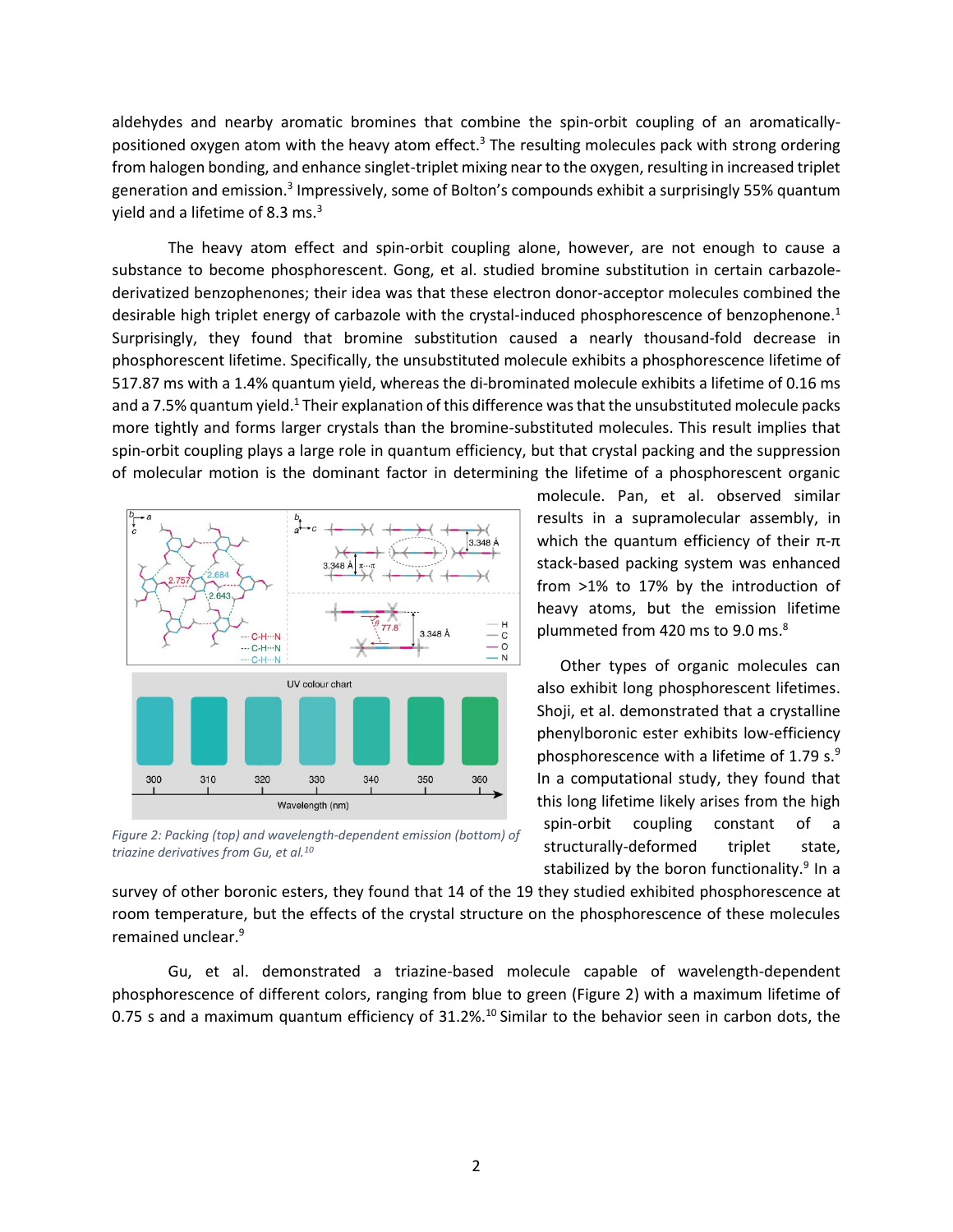color variation is attributed to different emission centers forming at different wavelength due to the strong H-aggregation, a type of packing in which molecules are oriented with molecular planes parallel to each other, $11$  which is also responsible for the long room temperature



phosphorescence was attributed



*Figure 3: Molecular structure of Bovine gelatin foam (top), phosphorescence of foam (bottom left), and packing of the foam with attribution of phosphorescent centers from Cai, et al.12*

to carbonyl aggregates in the gelatin structure (Figure 3).<sup>12</sup> They argued that the luminescent centers of the foam were vibrationally resricted by the multiple hydrogen bonds formed, leading to the long lifetime. $12$ 

Although ultralong organic phosphorescent materials have been studied for just over a decade, there is still much room to design new phosphorescent organic molecules, guided by these earlier works. Seconds-long lifetimes have been attained thus far, albeit with low quantum efficiency. Whereas a rigid, tightly-packed structure seems to be a requirement for making the requisite triplet state accessible,  $^1$ utilizing the heavy atom effect and other triplet-stabilizing or singlet-triplet mixing design features is key to creating systems with high quantum efficiency.<sup>3</sup> Furthermore, more focused X-ray crystallographic and computational studies ought to be undertaken to elucidate the exact mechanisms by which these crystals dampen molecular vibrations, and whether or not crystal packing itself can result in more fine spin-orbit coupling and singlet-triplet mixing.

- 1) Gong, Y., Chen, G., Peng, Q., Yuan, W.Z., Xie, Y., Li, S., Zhang, Y. and Tang, B.Z. Achieving Persistent Room Temperature Phosphorescence and Remarkable Mechanochromism from Pure Organic Luminogens. *Adv. Mater.* **2015**, *27*, 6195-6201
- 2) Baryshnikov, G., Minaev, B., and Ågren, H. Theory and Calculation of the Phosphorescence Phenomenon. *Chem. Rev.* **2017**, *117* (9), 6500-6537
- 3) Yuan, W. Z., Shen, X. Y., Zhao, H., Lam, J. W. Y., Tang, L., Lu, P., Wang, C., Liu, Y., Wang, Z., Zheng, Q., Sun, J. Z., Ma, Y., Tang, B. Z. Crystallization-Induced Phosphorescence of Pure Organic Luminogens at Room Temperature. *J. Phys. Chem. C* **2010**, *114* (13), 6090-6099
- 4) Bolton, O., Lee, K., Kim, HJ. *et al.* Activating Efficient Phosphorescence from Purely Organic Materials by Crystal Design. *Nat. Chem.* **2011**, *3,* 205–210
- 5) Gong, Y., Chen, G., Peng, Q., Yuan, W.Z., Xie, Y., Li, S., Zhang, Y. and Tang, B.Z. Achieving Persistent Room Temperature Phosphorescence and Remarkable Mechanochromism from Pure Organic Luminogens. *Adv. Mater*. **2015**, *27*, 6195-6201